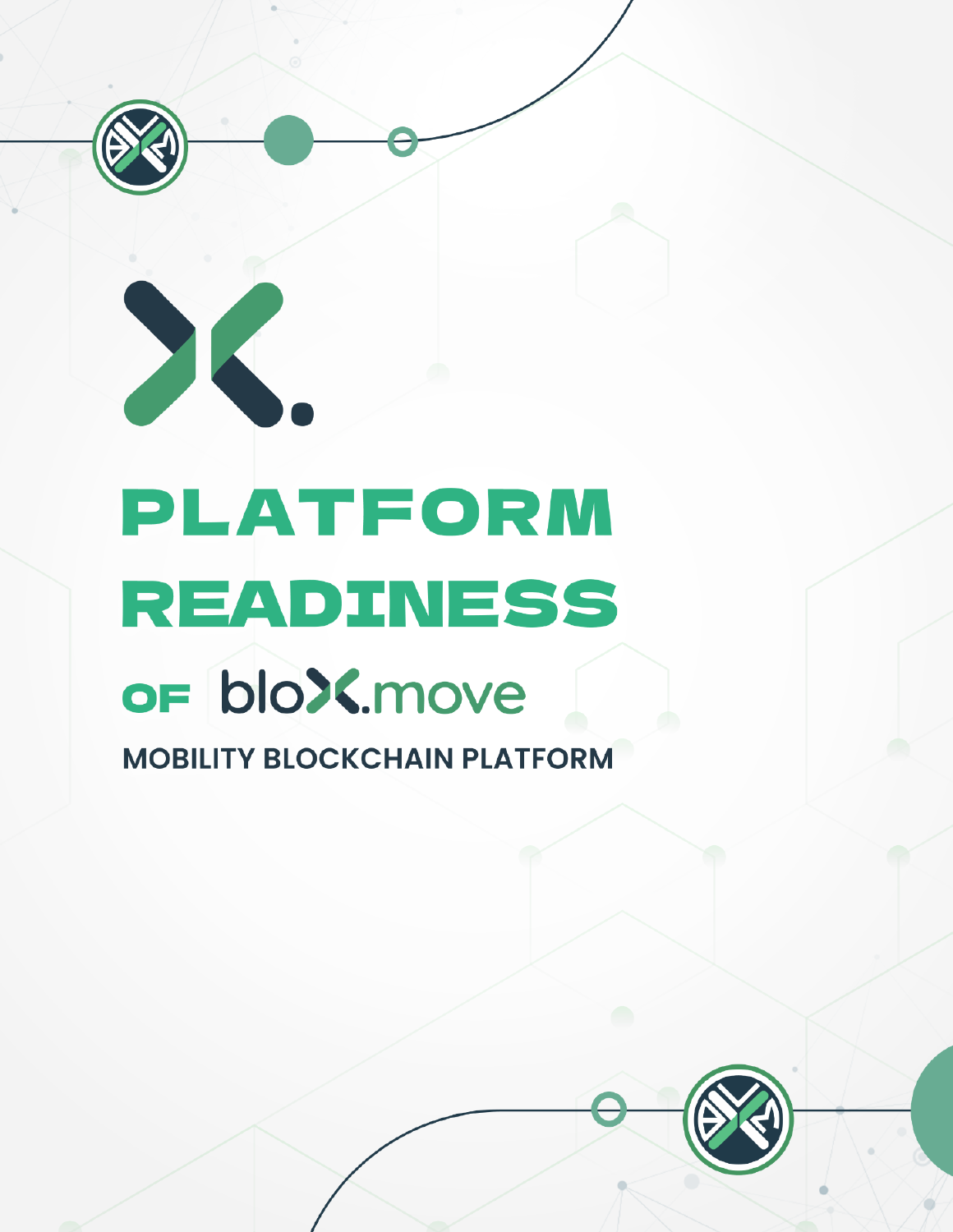bloX.move Platform readiness of bloXmove Mobility Blockchain Platform

> Last summer, bloXmove conducted a successful PoC with the Dutch Blockchain Coalition (DBC) and the Dutch Ministry of Infrastructure and Waterworks ("The Ministry").

> The purpose of this PoC was to demonstrate the feasibility and viability of connecting the bloXmove platform to the quasi-standard [TOMP](https://github.com/TOMP-WG/TOMP-API) API to deliver fully multi-modal Mobility-as-a-Service (MaaS)

> As a result of this PoC the Ministry chose the bloXmove platform for further evaluation and commissioned the DBC and through them, Niels Klompen (NK) of Sphereon to conduct a Due Diligence review of the technical readiness of bloXmove.

> This is a preface and sort of response to this DD report. A more detailed response document can be found here: <link to full response document on the bloxmove webpage>.

> bloXmove greatly appreciates the time and effort put into this Due Diligence (DD) report by Niels Klomp (NK) on behalf of the Dutch Blockchain Consortium (DBC). bloXmove is thankful for the quality of the results and respects and acts on the suggestions put forward in it.

NK and bloXmove agree that both documents are

- ✓ correct where they present facts,
- $\sqrt{ }$  admissible where they present opinions or qualifications
- $\checkmark$  should be read together to understand the platform, its design and its value.

On some points, especially qualifications, we beg to differ with regards to evaluation or implications. Those points are mainly around topics which are subject to differences in interpretation or are work in progress and are undergoing development, integration or deployment. We are thankful to the reviewer for clarifying the priorities of these tasks.